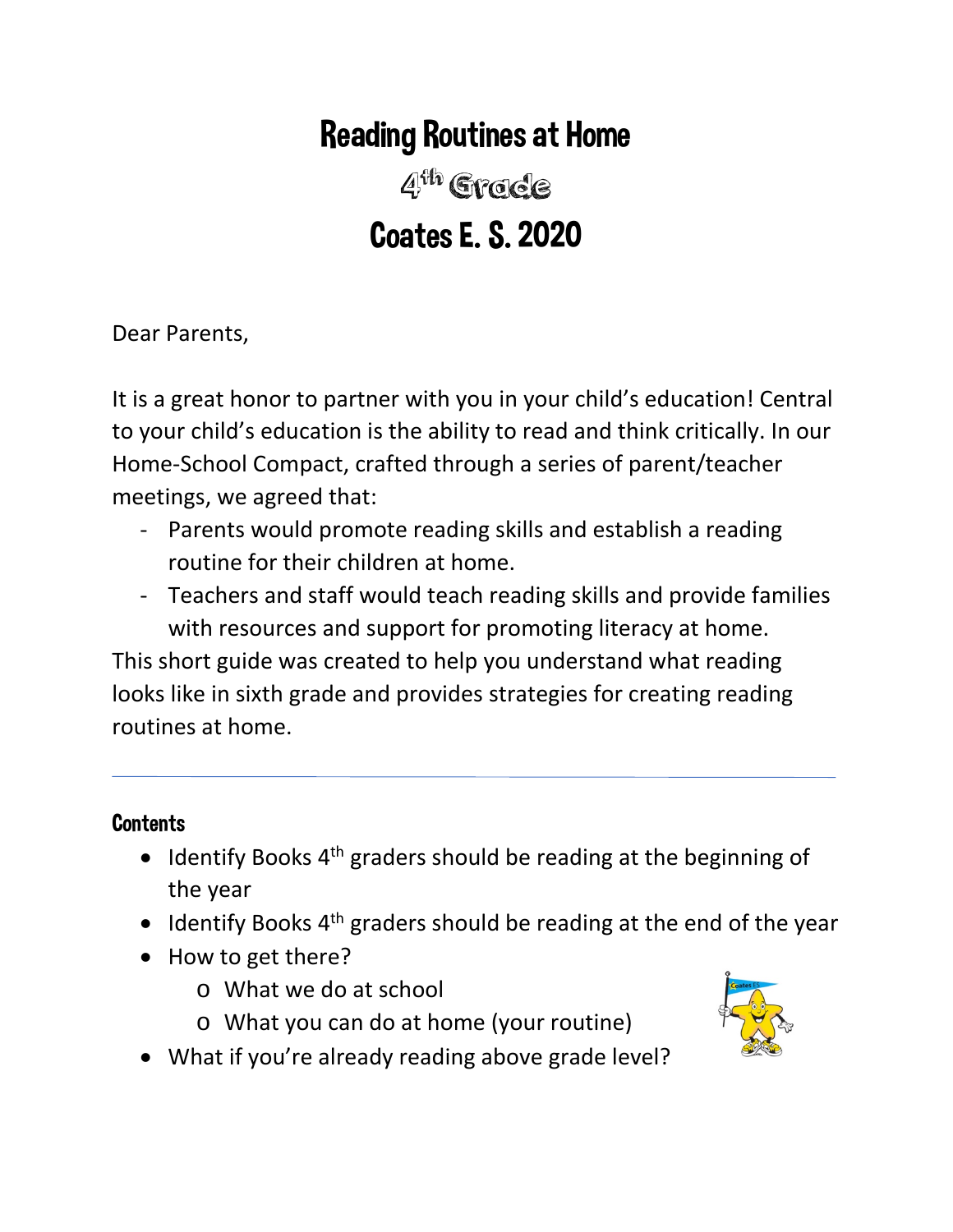At the beginning of  $4<sup>th</sup>$  grade, your child should be reading a level 38/P book. Here is an example from The Worst School Year Ever by Barbara Robinson.

nless you're somebody like Huckleberry Finn, the first day  $\cup$ of school isn't too bad. Most kids, by then, are bored with summer and itchy from mosquito bites and poison ivy and nothing to do. Your sneakers are all worn out and you can't get new ones till school starts and your mother is sick and tired of yelling at you to pick things up and you're sick and tired of picking the same things up.

Plus, the first day of school is only half a day for kids.

My little brother, Charlie, once asked my mother what the teachers do for the rest of the day.

"They get things ready—books and papers and lessons."

"That's not what Leroy Herdman says," Charlie told her.

Fiction: The story has multiple characters and events. Nonfiction: has multiple sections.

Students should read fluently – sentence by sentence instead of word by word.

Find more books at this level at <https://www.the-best-childrens-books.org/guided-reading-levels.html>

## What if my child starts the year below this level?

 $\overline{a}$ 

First, do not stress or make your child feel bad if they are not reading on grade level. This often leads to a child shutting down and avoiding reading. So what can you do?

## At Home:

- Encourage a love of reading by finding books your child can enjoy on his or her own and that you can enjoy together.
- Immerse your child in literacy by reading to them and with them, and by listening to them read. Remember, even if they aren't reading on grade level **yet,** they will eventually be able to, and may even surpass it, by discovering the joy of books and by practicing a little bit every day in a quiet environment.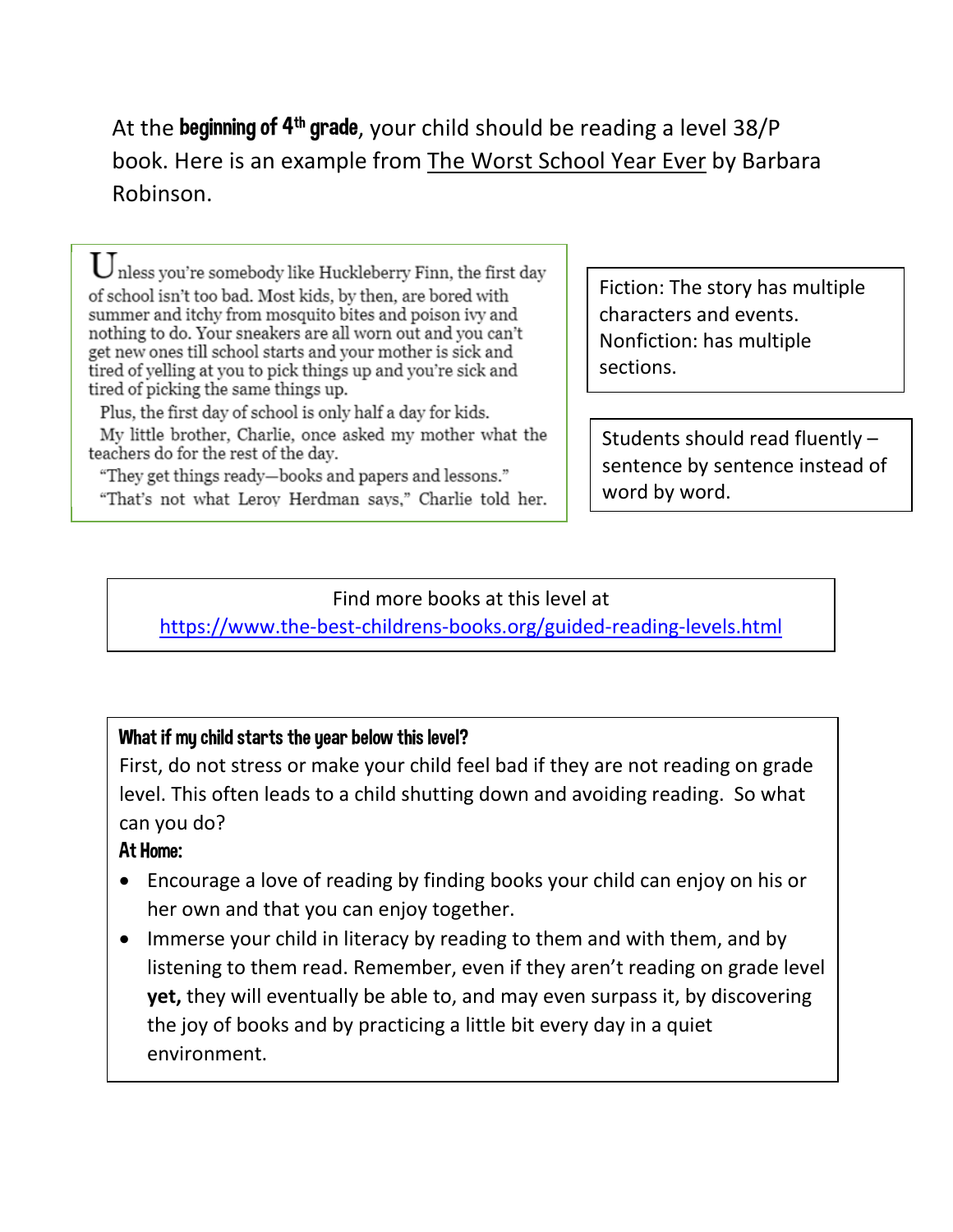At the end of  $4<sup>th</sup>$  grade, your child should be reading a level 40/S book. Here is an example from Poppy by Avi.

 $\rm A$  THIN CRESCENT MOON, high in the sky, shed faint white light over Dimwood Forest. Stars glowed. Breezes full of ripe summer fragrance floated over nearby meadow and hill. Dimwood itself, veiled in darkness, lay utterly still.

At the very edge of this forest stood an old charred oak on which sat a great horned owl. The owl's name was Mr. Ocax, and he looked like death himself.

Mr. Ocax's eves-flat upon his face-were round and yellow with large ebony pupils that enabled him to see as few other creatures could. Moonlight-even faint moonlight-was as good as daylight for him.

With his piercing gaze, Mr. Ocax surveyed the lands he called his own, watching for the comings and goings of the creatures he considered his subjects-and his dinners. He

Students should be able to summarize the story or nonfiction – picking out the important events and information and leaving out minor details.

Figurative language – flowery, poetic language can be used.

## Find more books for text level 40/S at <https://www.goodreads.com/shelf/show/level-s>

#### How do I find out my child's reading level?

Ask your child's teacher.

#### Should s/he only read books on this level?

No. It is important to read easier books to improve reading rate and expression. It is also important to read harder books when the topic really interests your child.

#### What if my child is already reading this level?

If your child is reading above this level, your teacher will work with your child to continue to grow as a reader. At home, encourage your child to continue reading chapter books, graphic novels, and nonfiction.